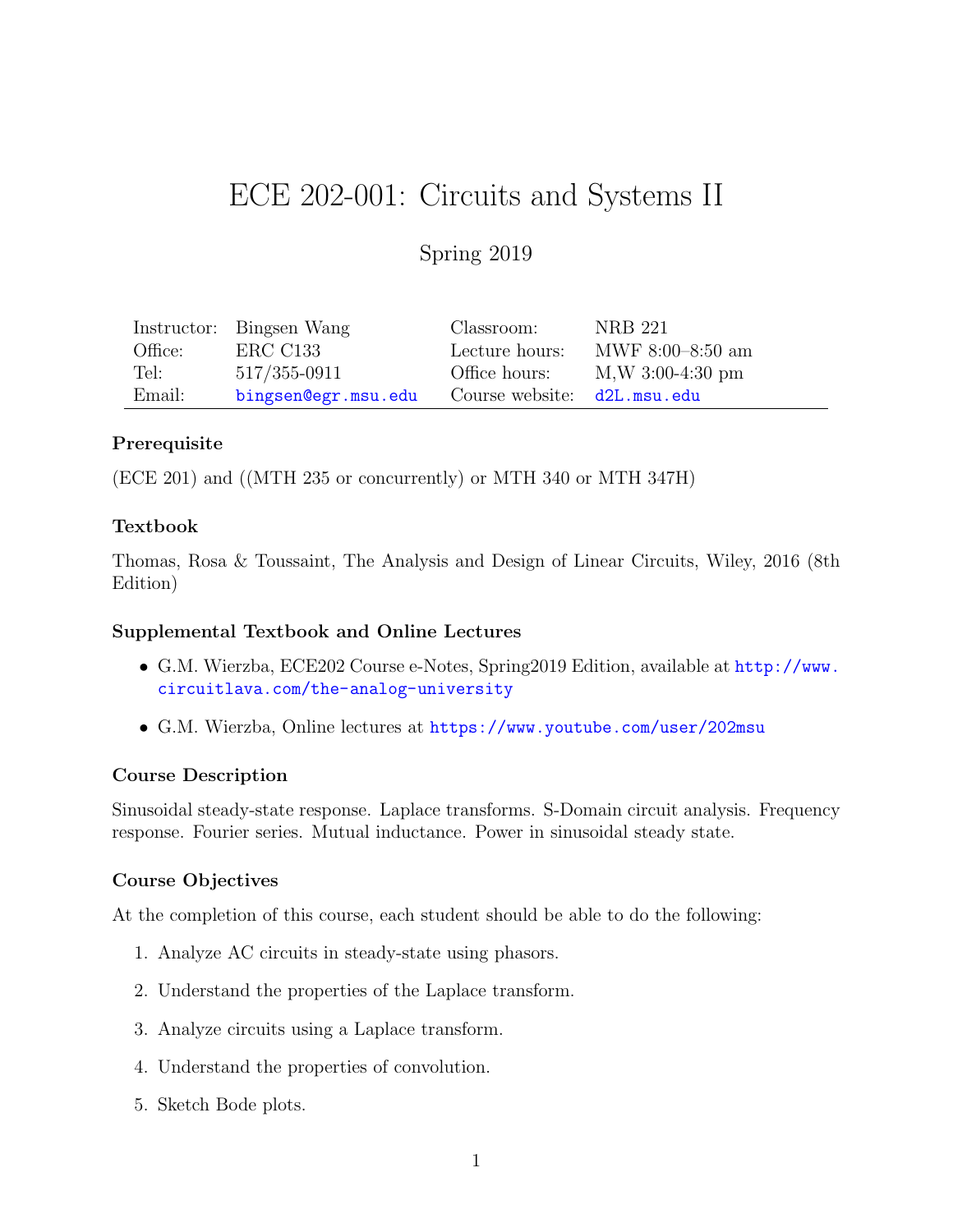- 6. Understand the meaning of filtering.
- 7. Understand the properties of the Fourier Series.
- 8. Analyze circuits with mutual inductance.
- 9. Calculate power in sinusoidal steady-state.
- 10. Use SPICE simulation and MATLAB to predict the response of linear circuits.

# Grading

- Points are distributed as follows:<br>Classroom Activities (10%): Class attendance and contribution. Homework (20%): Homework problem sets will be distributed. Midterm Exams 1,2,3 (45%): Best two out of three will be counted as 22.5% each. Final Exam  $(25\%)$ : Final exam will be comprehensive.
- A numerical grade will be given based on the total combined score that is normalized to 100 points.

| 4.0: > 90              | $3.5: \geq 85, \lt 90$  | 3.0: $\geq 80, \leq 85$ |
|------------------------|-------------------------|-------------------------|
| 2.5: $\geq$ 75, <80    | $2.0: \geq 70, \leq 75$ | 1.5: $\geq 65, \leq 70$ |
| 1.0: $\geq 60, \lt 65$ | 0.0: < 60               |                         |

# Attendance Policy

Classroom attendance is expected and required. Classroom activities, each of which is typically worth 10 points, will be graded based on accuracy and effort. It is the students responsibility to obtain notes for any missed classes. Some of the lecture notes will be uploaded to D2L wile some may not be. Although the attendance will not be enforced, I strongly encourage you to attend each and every class because not all the in-class discussions will be captured by the lecture notes. The past experience indicated a strong correlation between the class attendance and the final grade.

Your two (2) lowest class activities will be dropped in computing your grade.

# Homework Policy

Homework will be due one week after it is assigned. Homework is due at the **start of class**. Points will be deducted for late homework as follows:

- Homework received 15 minutes after the start of class: 10 points deducted
- Homework received after the end of class: 30 points deducted
- Homework received one hour or more after class: homework not accepted (score of zero entered)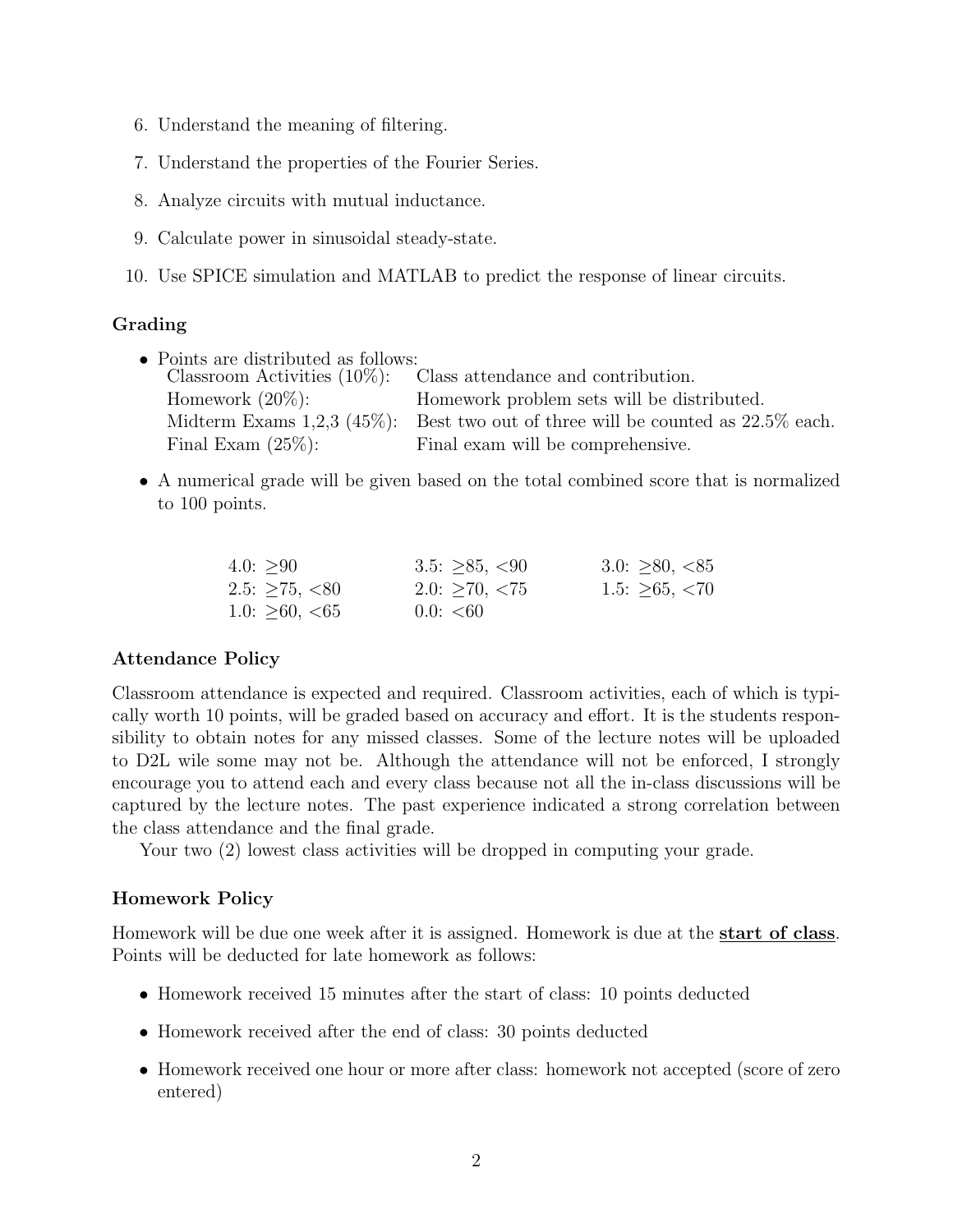Your lowest homework grade will be dropped in computing your homework grade. It is important to note that you must obtain a passing grade (60%) in Homework to pass the course.

#### Exam Policy

There will be **NO** Makeup Exams.

You must obtain a passing grade (60%) in Final Exam to pass the course.

Students who do not take the final exam will receive a score of 0.0 in the class. Students who request a rescheduled ECE 202 Final Exam based on the MSU "3-exam in 1 day policy" must request rescheduling by sending an email to the instructor. The request must be made prior to the last regularly scheduled class day and approval of the request is based on confirmation of enrollment in the classes having concurrent exams, and consistency of the final exam schedules.

Your lowest 50-min midterm exam will be dropped in computing your grade.

#### Calculators Allowed for Exams

Unless stated otherwise, bring a calculator to the exams. You may use any scientific or graphing calculator, unless it has features described on the following "Prohibited" list.

- Pocket organizers;
- Handheld or laptop computers;
- Electronic writing pads or pen-input devices;
- Calculators built into cell phones or other electronic communication devices;
- Calculators with a typewriter keyboard (keys in QWERTY format). Calculators with letter keys not in QWERTY format are permitted.

#### Exam Schedule

The 50-minute exams are held in the classroom during the regularly scheduled class time. Exams are closed book and notes. There are NO formula sheets or any cheat-sheets allowed for the exams. The exam dates are (Tentative for Exams 1-3. Changes will be informed two weeks before the exams if any):

| Exam 1 (Chp $8.9$ ):   | Feb. 11, 2019 (Monday), 8:00am - 8:50am in NRB 221                              |
|------------------------|---------------------------------------------------------------------------------|
| Exam 2 (Chp $10-12$ ): | Mar. 18, 2019 (Monday), 8:00am - 8:50am in NRB 221                              |
| Exam 3 (Chp $13,15$ ): | Apr. 8, 2019 (Monday), 8:00am - 8:50am in NRB 221                               |
|                        | Final Exam (Chp 8-13,15,16): Apr. 29, 2019 (Monday), 7:45am - 9:45am in NRB 221 |

#### No Cheating

Cheating will not be tolerated at any level, which applies to homework, exams and any class activities for this course. Any lowest score (including class activity, homework and exam) due to cheating is NOT eligible to be excluded from the final grade calculation.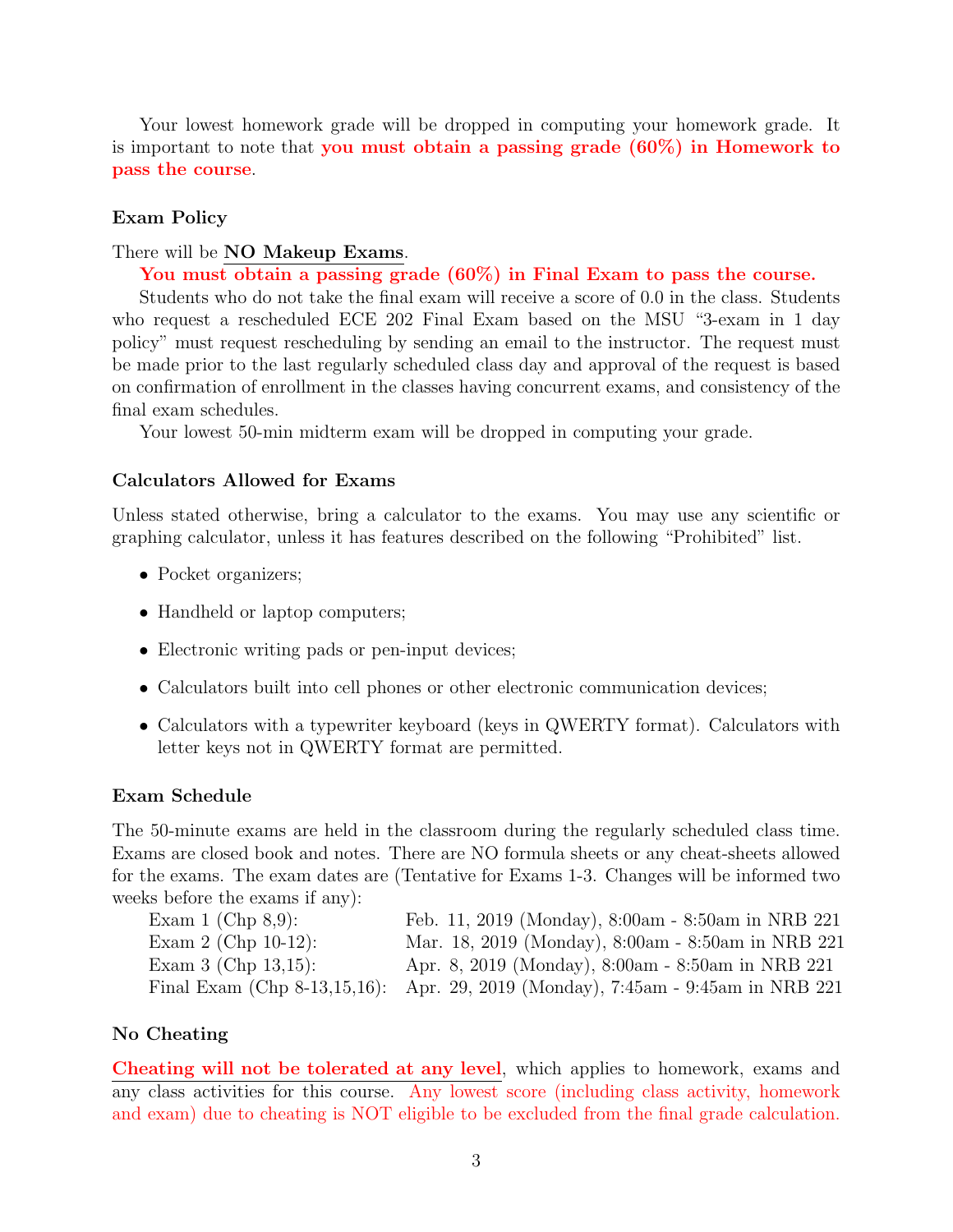Besides the obvious legal and ethical aspects, cheating lowers the quality of the University degree, angers fellow students, and diminishes the enjoyment of teaching for the instructor. Any instance, even the most minute, will have the heaviest possible repercussions. Please familiarize yourself with the policies regarding academic integrity at [https://ombud.msu.](https://ombud.msu.edu/academic-integrity/index.html) [edu/academic-integrity/index.html](https://ombud.msu.edu/academic-integrity/index.html).

# Help Room

| Location: | EB2220                                                 |
|-----------|--------------------------------------------------------|
|           | Tu, Th: 3pm - 5pm, Ameer Janabi, janabiam @egr.msu.edu |
| F:        | 4pm - 5pm, Ameer Janabi                                |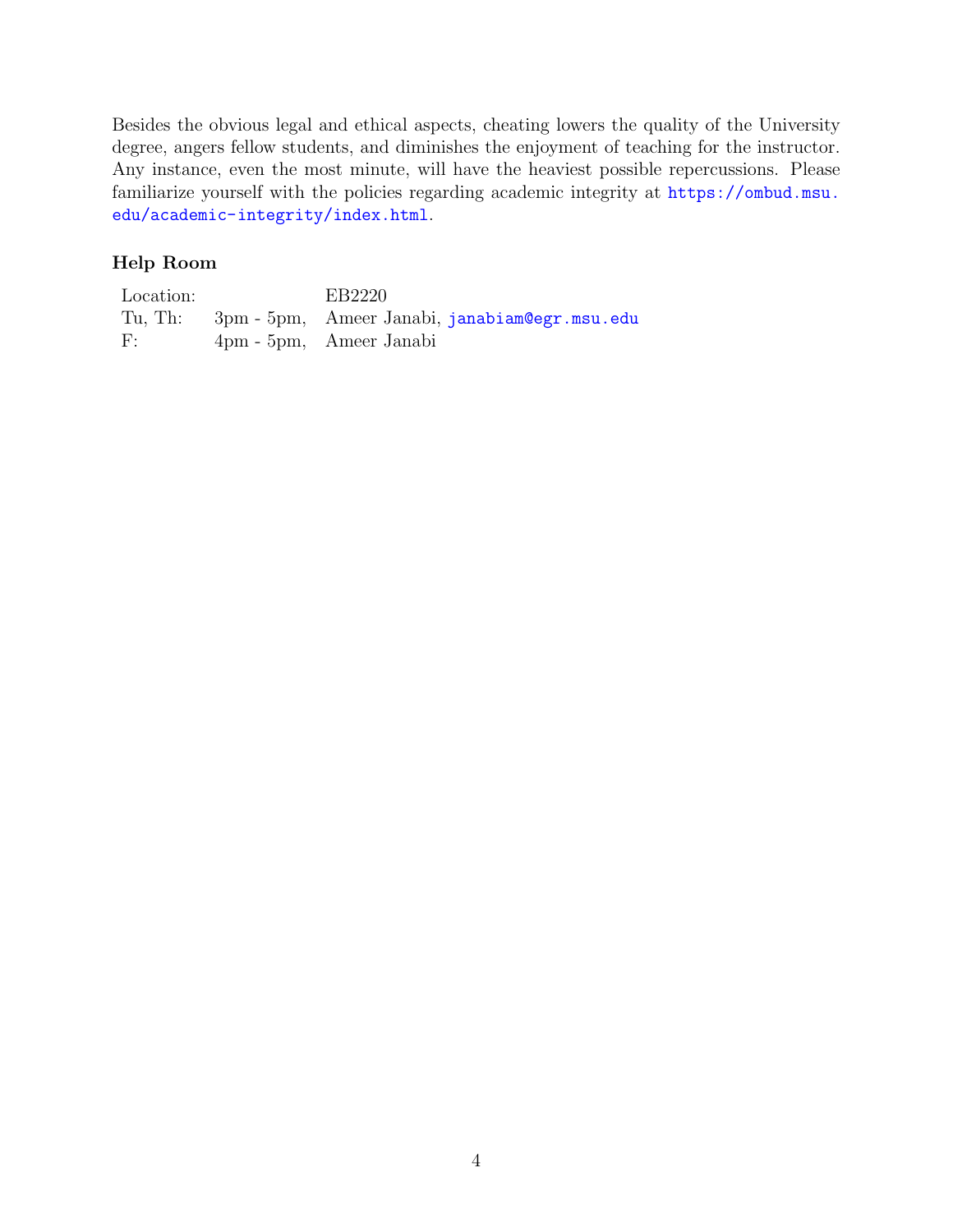#### Detailed Topics

Chapter 8 Sinusoidal Steady-State Response

- 5.4 The Sinusoidal Waveform Cycle, Period, Frequency, Amplitude, Phase Angle
- 8.1 Sinusoids and Phasors

Vector Representation of Sinusoids, Eulers Formula, Complex Numbers, Rectangular and Polar Form, Phasor Transform, Inverse Phasor Transform, Addition-Subtraction- Multiplication-Division of Complex Numbers

- 8.2 Phasor Circuit Analysis Kirchhoffs Current Law, Kirchhoffs Voltage Law, Resistance in Phasor Form, Capacitance in Phasor Form, Inductance in Phasor Form, Impedance, Admittance
- 8.3 Basic Circuit Analysis with Phasors Series Equivalence of Impedances, Reactance, Phasor Analysis Algorithm, Voltage Divider Rule, Parallel Equivalence of Impedances, Susceptance, Current Divider Rule, SPICE, Resonant Frequency of an Impedance, Series Resonance, Parallel Resonance
- 8.4 Circuit Theorems with Phasors Superposition, SourceTransformations,Thevenin and Norton Equivalent Circuits
- 8.5 General Circuit Analysis with Phasors Node-Voltage Method, MATLAB, Mesh-Current Method
- 8.6 Energy and Power Average Power for a Resistance, Inductance and Capacitance, Root-Mean Square

Chapter 9 Laplace Transforms

- 9.1 Signal Waveforms and Transforms Definition of the Laplace Transformation, Step Function, Impulse Function, Inverse Transformation, Uniqueness Property
- 9.2 Basic Properties and Pairs Linearity, IntegrationProperty, RampFunction, DifferentiationProperty, Nth Derivative, S-Domain Translation Property, Time Domain, Translation Property, Table of Transform Pairs
- 9.3 Pole-Zero Diagrams Definition of pole and zero, Sketches, MATLAB
- 9.4 Inverse Laplace Transforms Rational Function, Partial Fraction Expansion, Residues, Complex Poles, Sum of Residues
- 9.5 Some Special Cases Improper Rational Function, Multiple Poles, MATLAB

Chapter 10 S-Domain Circuit Analysis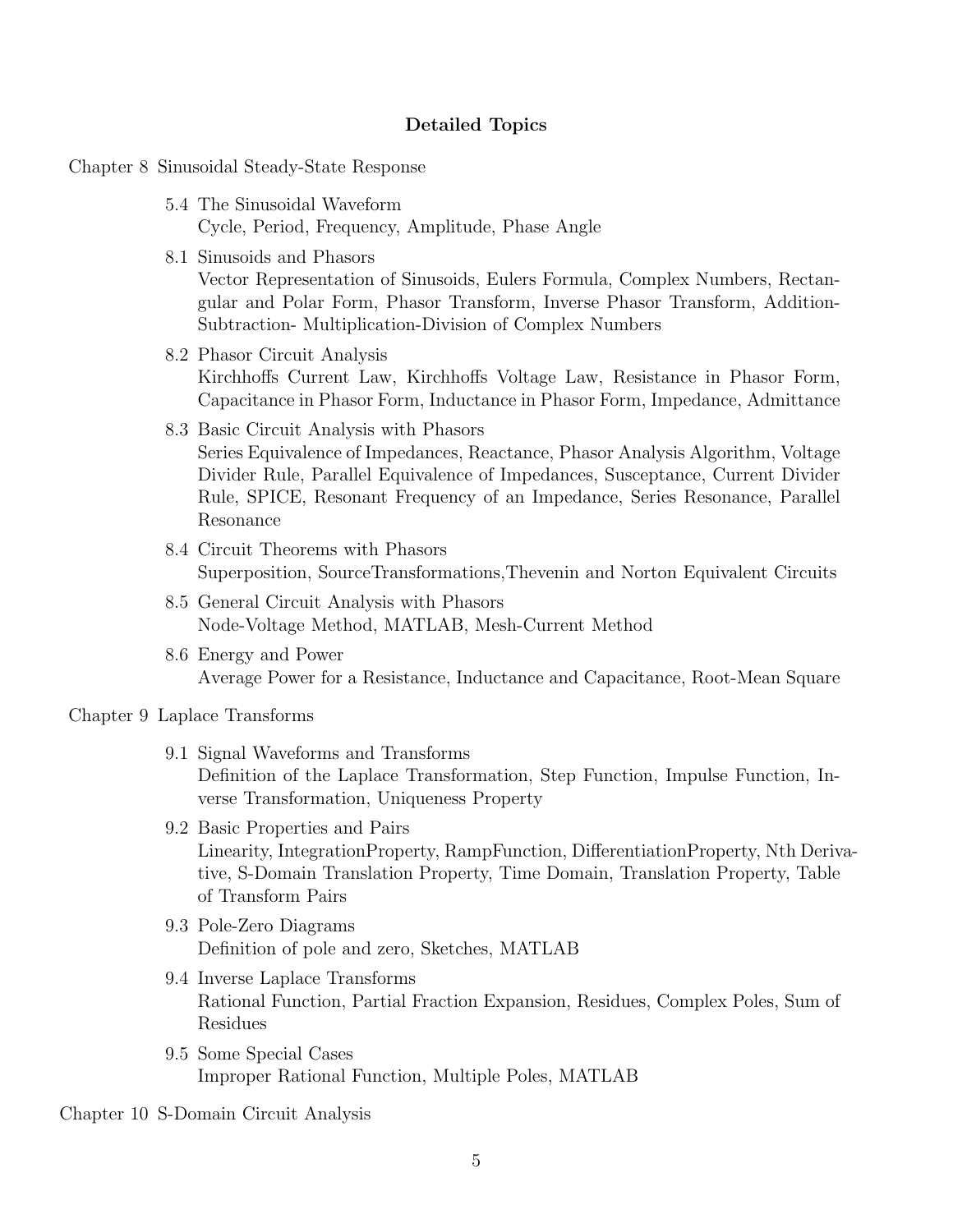10.1 Transformed Circuits

Element Constraints in the S-Domain, Sources, Connection Constraints, Examples of the Complete Response of RC and RL switching circuits

- 10.2 Basic Circuit Analysis in the S-Domain Phasors revisited
- 10.3 Circuit Theorems in the S-Domain Proportionality, Superposition, Norton Equivalent Circuits
- 10.4 Node-Voltage Analysis in the S-Domain S-Domain Node Equations by Inspection
- 10.5 Mesh-Current Analysis in the S-Domain S-Domain Mesh Equations by Inspection

#### Chapter 11 Network Functions

- 11.1 Definition of a Network Function Natural and Forced Response, Stability
- 11.2 Network Functions of One- and Two-Port Circuits Driving Point Impedance, Transfer Functions
- 11.3 Network Functions and Impulse Response Definition, Pspice Example of an Impulse Response
- 11.4 Network Functions and the Step Response Definition
- 11.6 Impulse Response and Convolution Definition of Convolution, Causal and Non-Causal Signals, Equivalence of S-Domain and t-Domain Convolution, Graphical Approach
- 11.7 Network Function Design Synthesis, First Foster RC Forms, NAB Equalizer Design, Magnitude Scaling

#### Chapter 12 Frequency Response

- 12.1 Frequency Response Descriptors Types of Filters, Pass Bands, Stop Bands
- 12.5 Bode Diagrams Product of Terms, Decibel, First-Order Inspections Forms, Making Log Paper and Reading Points
- 12.2 First Order Circuit Frequency Response Audio Frequency Inverting Amplifier, Interpretations of Poles and Zeros, RIAA Playback Equalizer, First-Order High-Pass Response, Audio Frequency Intergrator, First-Order Low-Pass Response, Low-Noise Inverting Amplifier, Band-Pass Using First-Order Circuits
- 12.3 Second-Order Circuit Frequency Response Second-Order Inspection Forms, RLC Low-Pass Filter, Hiss Filter, RLC High-Pass Filter, RLC Band-Pass Filter, RLC Band-Stop Filter, Design Procedure, Bandwidth, Data Recorder Filter Design